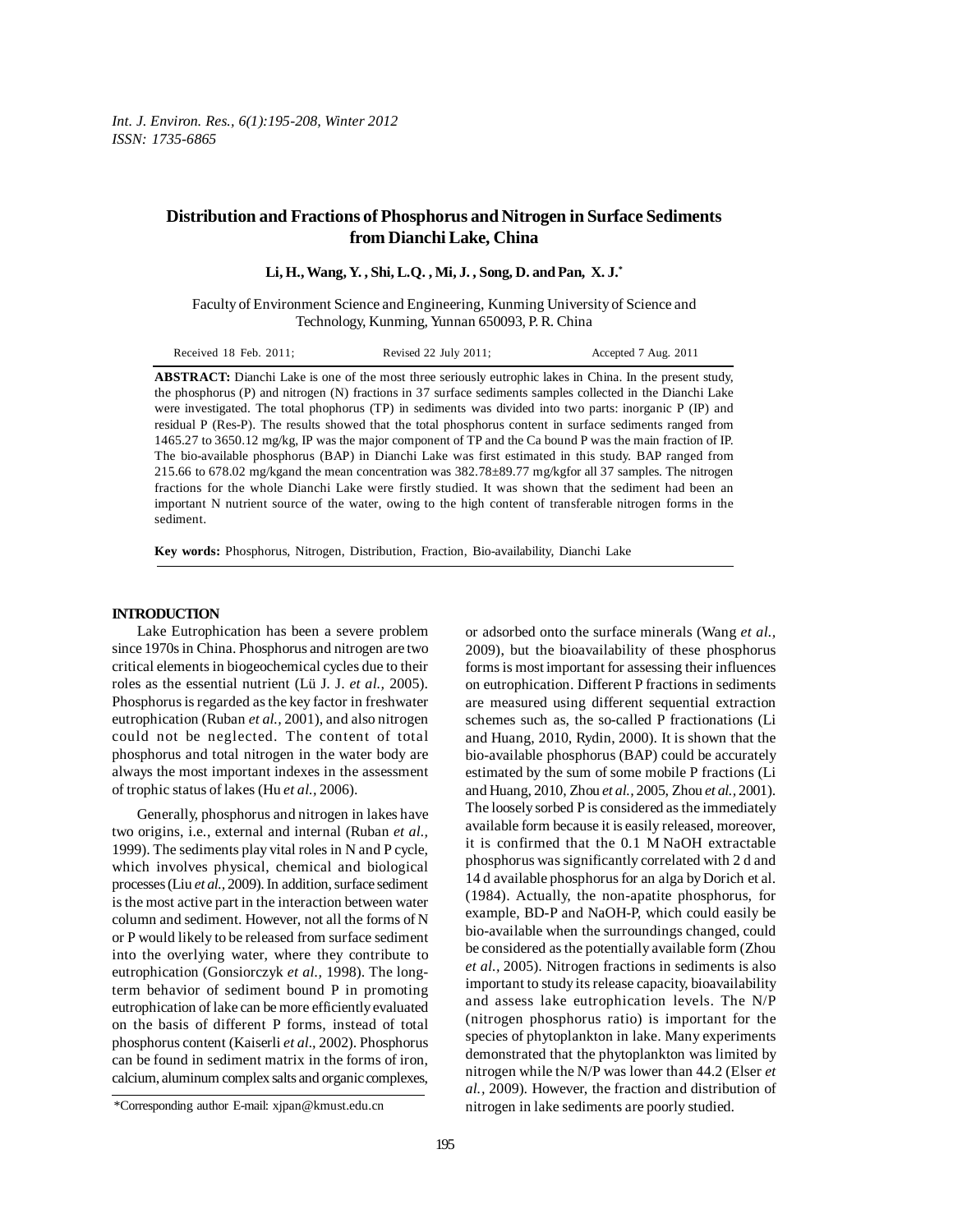At the present, Dianchi Lake in Yunnan province, China, is under severely eutrophic conditions. However, it is designated as the city's backup water resource because the Dianchi Lake watershed, which has access to less water per capita than Israel or Jordan, is an area of severe water shortage. Gao et al. (2005) has studied the phosphorus fractions in sediment profiles in Dianchi Lake, but the sampling sites are few to get the phosphorus distribution in surface sediments of the whole lake. Hu et al. (2007) has investigated the distribution and fractionation of phosphorus in the surface sediments of Dianchi Lake which were collected in 2004, but there was no conception and estimation about bioavailable phosphorus. So it is necessary to assess the newest situation of internal phosphorus contamination in Dianchi Lake since the control on Dianchi Lake pollution reaped preliminary fruit due to some large projects were implemented during 2005 to 2010. And also, it is important to assess the internal nitrogen contamination and release capacity.

The aim of this research is to define the N and P forms and their distribution in surface sediments from Dianchi Lake, to evaluate their immediate and potential contributions to the water column in the region of Dianchi Lake, to be aware of the internal nitrogen and phosphorus loading in Dianchi Lake.

#### **MATERIALS & METHODS**

Dianchi Lake (24°402 -25°022 N, 102°36-103°402 E), the sixth largest freshwater lake in China, is located in the Yunnan-Guizhou Plateau of southwestern China (Hu *et al.,* 2007). Dianchi Lake is divided into Caohai section and Waihai section by an artificial dam near Haigeng. The Caohai section which is adjacent to Kunming City, has only 3% of the total area, but receives most of the wastewater from Kunming, and the Waihai section that is 97% of the total area and receives less wastewater (Li *et al.,* 2007). The lake's altitude is 1885 m above sea level, the maximum water depth is about 8 m (average 5 m), basin average length is about 32 km (N-S) while the average width is 7.6 km (W-E). It has a water surface of 306 km2 , with a watershed of 2920 km2 (Lü J. J. *et al.,* 2005, Liu *et al.,* 2006).

Thirty seven surface sediment samples (0-10 cm) were collected by grab bucket from Dianchi Lake in February 2010. The sampling sites were shown in the Fig. 1. The sediment samples were taken to the laboratory in sealed plastic bags that stored in iceboxes (<4°C), and were then freeze-dried, part of the samples were ground and sieved with a standard 150  $\mu$ m sieve for phosphorus experimental study, and the others were conserved without grind for nitrogen fraction.



**Fig. 1. Map of sampling sites of Dianchi Lake, China**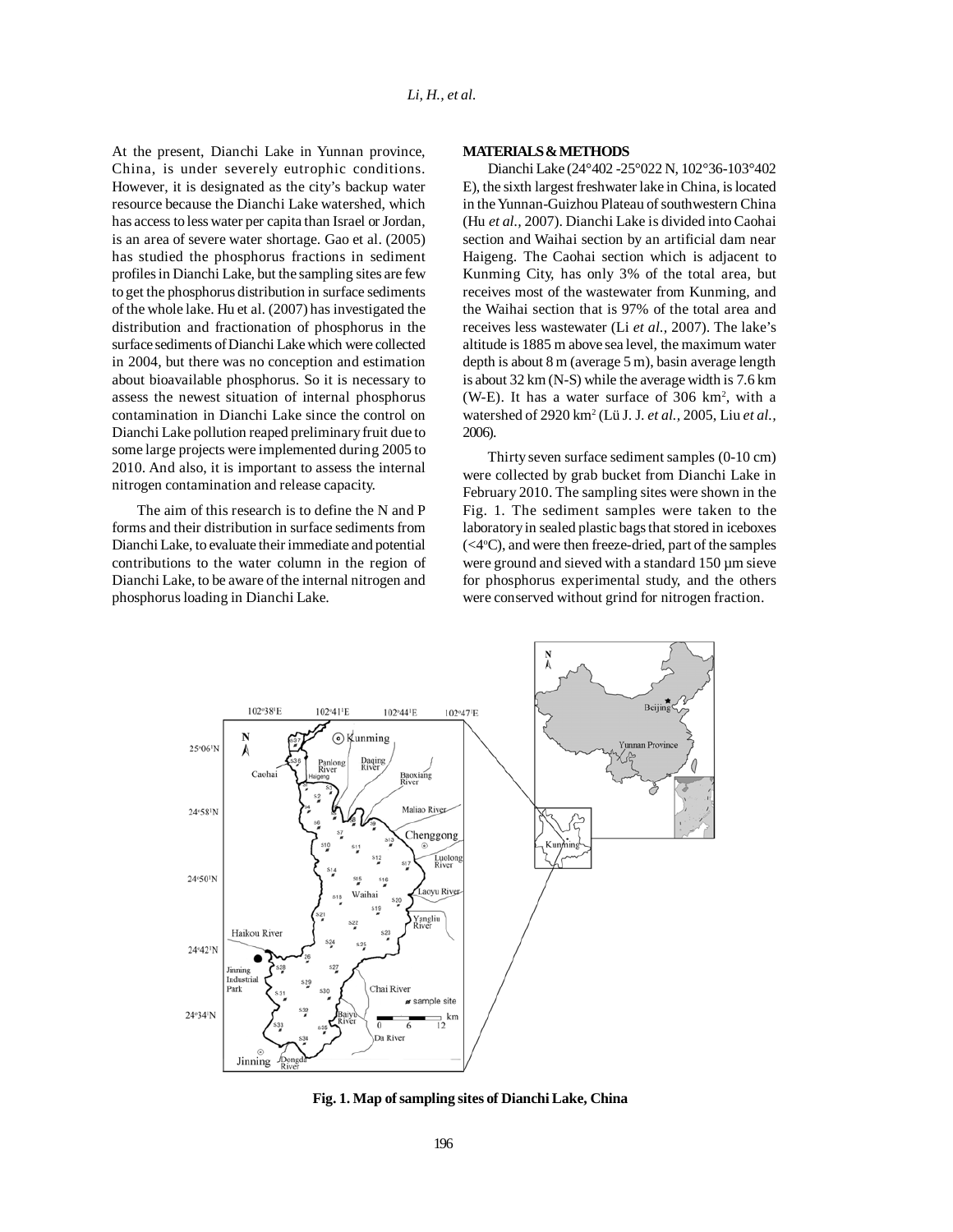The phosphorus fractionation method used in the present work was the Jin et al. scheme (Jin and Tu, 1990), with minor modifications. This extraction procedure divided inorganic P (IP) fractions into exchangeable or loosely sorbed P (Exch-P, extracted by 1 M NH<sub>4</sub>Cl), aluminum bound P (Al-P, extracted by  $0.5$  M NH<sub>4</sub>F (pH=7.0)), iron bound P (Fe-P, extracted by 0.1M NaOH), calcium bound P (Ca-P, extracted by  $0.25$  M  $H_2SO_4$ ), occluded Al-P (Oc Al-P) and occluded Fe-P (Oc Fe-P). The two occluded forms would be removed oxidized iron film by 0.3 M sodium citrate, 1 M NaHCO<sub>3</sub> and Na<sub>2</sub>S<sub>2</sub>O<sub>4</sub> before the extraction. The difference between TP and IP is the residual P (Res-P), which contains organic P and refractory P compounds (Sun *et al.,* 2009).

The analysis of SRP (soluble reactive phosphorus) in each fraction was made by molybdenum-blue method. The TP analysis was achieved by an digestion with  $HClO_4/H_2SO_4$  of the samples (ISSCAS, 1978). BAP could be calculated by the sum of Exch-P, Al-P and Fe-P (Tian and Zhou, 2007, Zhou *et al.,* 2005). Total nitrogen (TN) was measured using alkaline potassium persulfate digestion-UV spectrophotometric method (ISSCAS, 1978).The nitrogen fractionation method used in the present work was the Song et al. scheme (Song *et al.,* 2002), which imitated the phosphorus fraction method of Ruttenburg (Ruttenberg, 1992), with some adjustments. The TN in surface sediments was fractioned into transferable nitrogen (Trans-N) and fixed nitrogen (FN). The Trans-N was fractioned into exchangeable form (IEF-N), weak acid extractable form (WAEF-N), strong alkali extractable form (SAEF-N) and strong oxidation extractable form (SOEF-N). This

extraction procedure divided transferable nitrogen (Trans-N) into ion-exchangeable form (IEF-N), weak acid extractable form (WAEF-N), strong alkali extractable form (SAEF-N) and strong oxidation extractable form (SOEF-N). The difference between TN and Trans-N is defined as fixed nitrogen (FN).

All statistical analysis was performed using SPSS 11.0. The isograms were generated by Suffer 8.0 software package as well as the histograms were made by Origin 8.0 software package.

## **RESULTS & DISCUSSION**

Results of Waihai and Caohai sediment samples for total phosphorus and phosphorus fractions were shown in Table 1. The TP content of surface sediments ranged from 1465.27 to 3650.12 mg/kg. In previous research, the P content in surface sediments were under 250 mg/kgin most Chinese lakes and seldom above 750 mg/kg(An and Li, 2009). However, similar results were reported in some severely eutrophic lakes in China, for example, the highest concentrations of TP in surface sediments in Taihu Lake (China) can reach up to 3408 mg/kgin the Meiliang Lake region, and the TP content in the other regions of Taihu Lake (Gonghu Lake, East Taihu Lake and Wuli Lake) was under 1000 mg/kg(Jin *et al.,* 2006). It indicated that both of the two parts of Dianchi Lake were at serious eutrophication and its internal P loading was considerably high.

The spatial distribution of TP in surface sediments of Dianchi Lake was shown in the Fig. 2 (i). Total phosphorus in Caohai section was much higher than that in Waihai section because Caohai is close to the Kunming City, which is the capital of Yunnan province.

**Table 1. Results of surface sediments for total phosphorus and phosphorus fractions (mg kg-1) from the two parts, Caohai and Waihai sections, of Dianchi Lake**

| Lake part | Item      | Exch- |        |        |        | Oc Fe- |               |              |              |         |
|-----------|-----------|-------|--------|--------|--------|--------|---------------|--------------|--------------|---------|
|           |           | P     | $AI-P$ | Fe-P   | $Ca-P$ | P      | <b>OcAl-P</b> | $\mathbf{I}$ | <b>Res-P</b> | TP      |
|           | Maximum   | 8.33  | 5.59   | 441.45 | 899.71 | 311.10 | 2.14          | 1586.36      | 1304.15      | 2544.73 |
|           | Minimum   | 1.34  | 0.34   | 210.19 | 188.38 | 167.10 | 0.00          | 681.59       | 359.12       | 1465.27 |
| Waihai    | Average   | 4.29  | 2.62   | 360.48 | 240.04 | 240.81 | 1.01          | 1070.25      | 831.67       | 1901.92 |
|           | Stand     | 1.51  | 1.47   | 62.83  | 139.56 | 34.20  | 0.53          | 182.54       | 265.62       | 284.19  |
|           | deviation |       |        |        |        |        |               |              |              |         |
| Caohai    | S36       | 6.85  | 25.85  | 645.32 | 784.26 | 675.21 | 2.46          | 2139.95      | 1510.18      | 3650.12 |
|           | S37       | 5.75  | 15.75  | 604.79 | 545.24 | 752.15 | 1.46          | 1925.14      | 1123.33      | 3048.46 |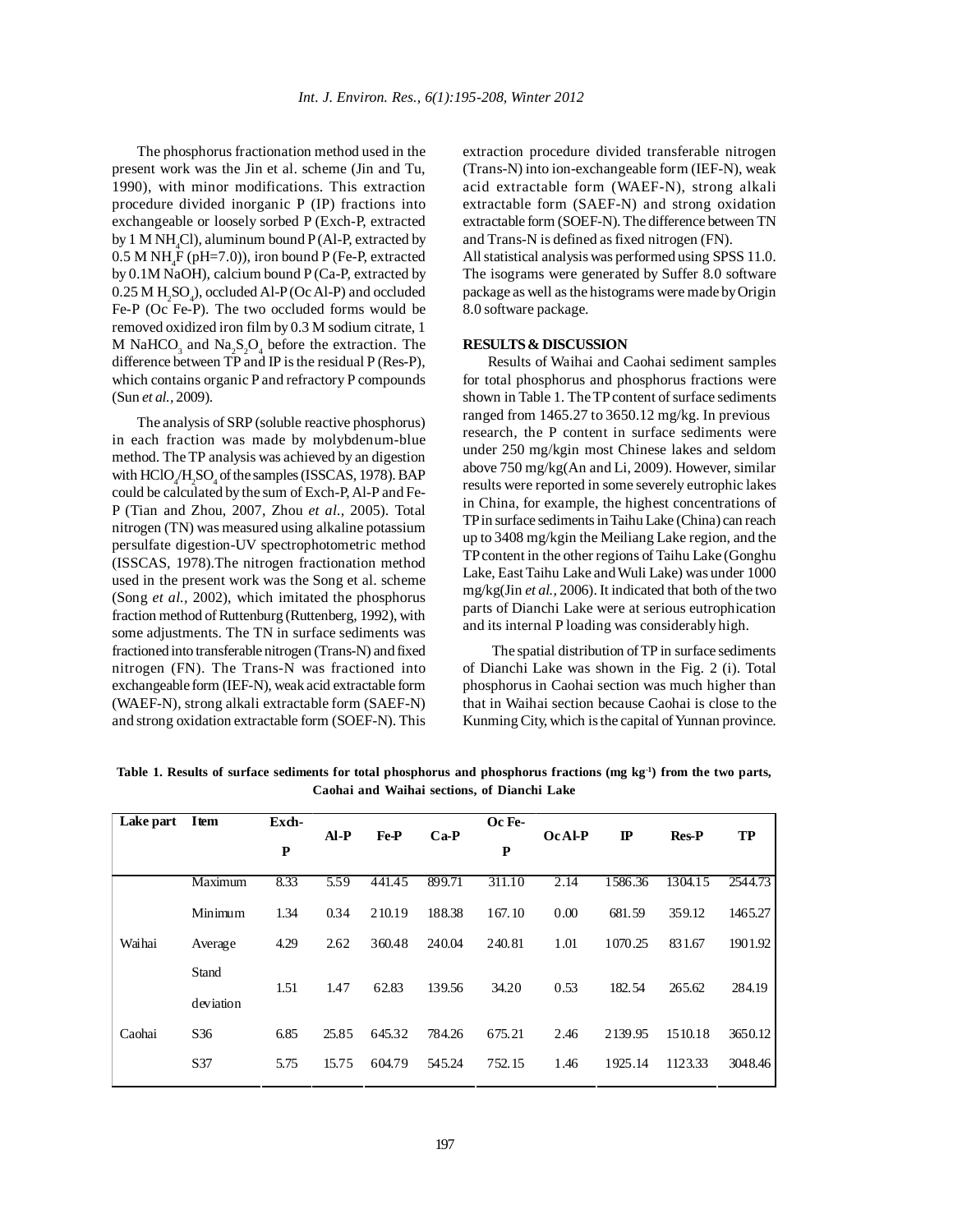Furthermore, the Caohai is enclosed water isolated by an artificial dam. Similar to this reason, the TP content of the samples near to city of Chenggong and Jinning were higher than those in the other sites. The spatial distributions of different P fractions were shown in Fig. 2(a) to Fig. 2(g). Concentrations of different P fractions were presented in Fig. 3(a) and the relative contributions of each fraction to TP were shown in Fig. 3(b). The IP content ranged from 681.59 mg/kgto 2139.95 mg/kg, Exch-P content ranged from 1.34 mg/ kgto 8.33 mg/ kg, Al-P content ranged from 0.34 to 25.84 mg/ kg, Fe-P content ranged from 210.19 to 645.32 mg/ kg, Ca-P content ranged from 188.38 to 899.71 mg/ kg, Oc Fe-P content ranged from 167.10 to 752.15 mg/ kg, Oc Al-P content ranged from 0 to 2.46 mg/kg, the Res-P content ranged from 359.02 to 1510.18 mg/kg, respectively.

IP was the most important mass fraction of TP and represented over 55% of TP content in surface sediments of Dianchi Lake (Fig 3(b)). The rank order of IP-fraction was Ca-P>Fe-P>Oc Fe-P>Al-P>Exch-P>Oc Al-P. This distribution was similar to the results of P fractions in the Haihe River, East Taihu Lake and Gonghu Lake in China (Jin *et al.,* 2006, Sun *et al.,* 2009). Ca-P was the major form of IP, the higher content of Ca-P in surface sediments of Dianchi Lake may be due to the nearly phosphorite deposit located in the town of Kunyang next to the southwest bank of Dianchi, which was one of the largest phosphorite deposit formed at the Lower Cambrian in China. There were massive discharge of waste gas containing fluoride during the course of phosphate fertilizer production, the fluoride would enter into the water column with rainfall and finally deposit into the sediments. It was



**Fig. 2. Spatial distribution of total phosphorus and different P fractions (mg/ kg) in surface sediments of Dianchi Lake, China**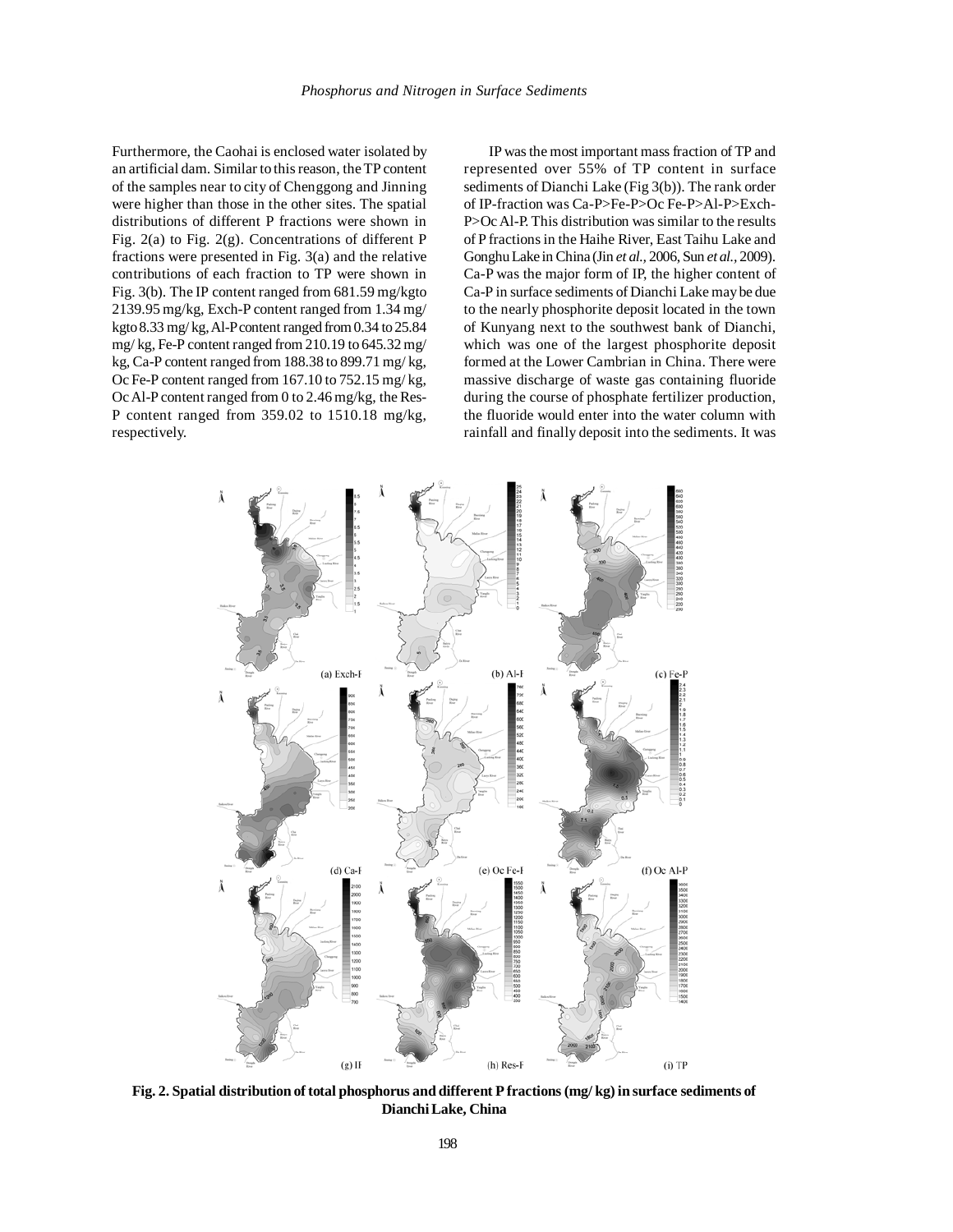

**Fig. 3. Average Content of different P fractions (a) and relative contributions to TP (b) in surface sediments of Dianchi Lake, China**

well known that fluoride can be a catalyst to promote the depositing of Ca and phosphate (Matzel *et al.,* 1996). It was also easy to explain that the average content of Ca-P at S33, S34 and S35 was up to 713.95 mg/kg, which was approximately three times than the average contents in the Waihai section. The highest content of Ca-P was found at S35, up to 899.71 mg/ kg. The possible reason for this was the waste gas containing phosphate and fluoride diffused in Gaussian

dispersion model, so that the maximum ground concentration of air pollutants was emerged near S35. The pearson correlation coefficient between Ca-P and TP was 0.506, which was relatively lower than that between Fe-P and TP, Oc Fe-P and TP (Table. 2), and the RSD (relative standard deviation) was 25.3% at 35 sampling sites (with the exception of S1, S35), this could indicated that the Ca-P content changed not so much as the TP content at the majority of sampling sites,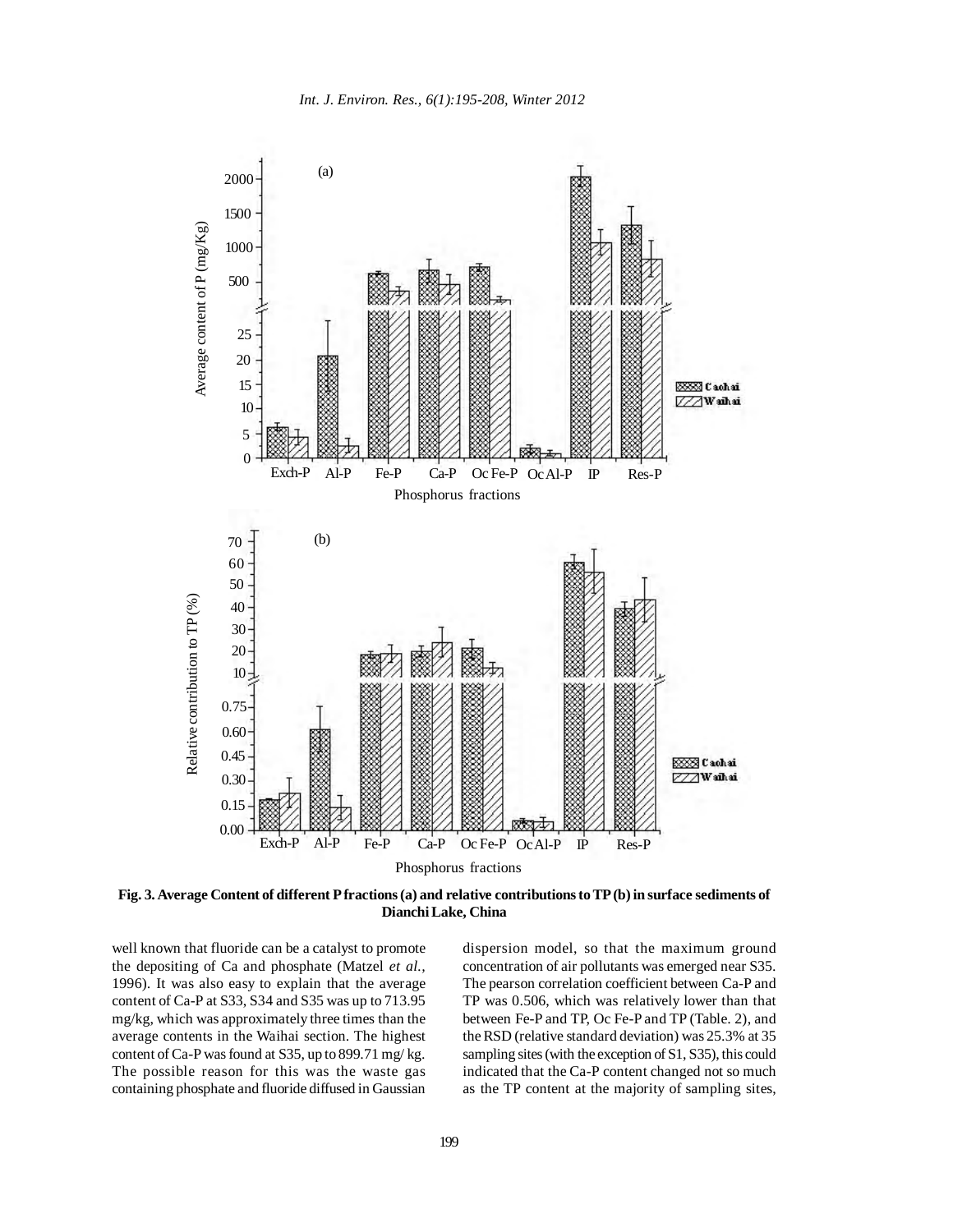## *Li, H., et al.*

|           | Exch-P | $AI-P$ | Fe-P      | $Ca-P$    | Oc Fe-P   | Oc Al-P  | $\mathbf{I}$ | <b>Res-P</b> | TP        |
|-----------|--------|--------|-----------|-----------|-----------|----------|--------------|--------------|-----------|
| Exch-P    | 1.000  | 0.173  | $-0.067$  | $-0.248$  | 0.239     | $-0.051$ | $-0.044$     | 0.251        | 0.135     |
| $AI-P$    |        | 1.000  | $0.789**$ | $0.530**$ | $0.836**$ | $0.361*$ | $0.864**$    | $0.337*$     | $0.781**$ |
| Fe-P      |        |        | 1.000     | $0.633**$ | $0.649**$ | 0.305    | $0.902**$    | 0.135        | $0.673**$ |
| $Ca-P$    |        |        |           | 1.000     | 0.243     | 0.076    | $0.811**$    | $-0.032$     | $0.506*$  |
| $OcFe-P$  |        |        |           |           | 1.000     | $0.396*$ | $0.738**$    | $0.378*$     | $0.725**$ |
| $Oc$ Al-P |        |        |           |           |           | 1.000    | 0.298        | 0.187        | $0.417**$ |
| IP        |        |        |           |           |           |          | 1.000        | 0.183        | $0.768**$ |
| Res-P     |        |        |           |           |           |          |              | 1.000        | $0.769**$ |
| TP        |        |        |           |           |           |          |              |              | 1.000     |

**Table 2. Pearson correlation coefficients between various phosphorus fractions in surface sediments (n=37)**

\* Correlation is significant at the 0.05 level (2-tailed)

\*\* Correlation is significant at the 0.01 level (2-tailed).

even between the two different eutrophic status sections, Waihai and Caohai section. That's because the Ca-P was autogenetic and had little relevance to the eutrophic status. Therefore, the Ca-P was considered as a relatively stable fraction of sedimentary P and contributed to a permanent burial of P in sediments (Kaiserli *et al.,* 2002).

On the contrary, the Fe-P, Al-P and Occluded Fe-P were bound up with the pollution status. Apatite in sediments was the only phosphorus mineral, which, to a great degree, was conserved in its original form (allogenic mineral), thus Al-P, Fe-P, Oc Fe-P and Oc Al-P generally might be formed in the sediments by diagenetic processes (authigenic minerals) (Wang *et al.,* 2009). Hence, anthropogenic phosphorus would first bind to aluminum and iron oxides/hydroxides in the surface sediments of Dianchi Lake. And also, it can be explained furthermore that the Fe-P content in Caohai section were almost twice as that in Waihai and the Al-P content in Caohai were almost 10 times as that in Waihai. Some sewage interception projects were implemented after 2005, such as, Daqing River sewage interception and comprehensive improvement project were completed in June 2006, so that the concentrations of Fe-P and Al-P in the northern part of Waihai were lower than that in the southern part. The phosphate ion and the phosphorus compounds in the domestic sewage would be adsorbed on the surface of iron, aluminum and hydroxides firstly for the reason that active Fe and Al have been deemed to be the main sorbent for adsorbing P in natural sediments (DanenLouwerse *et al.,* 1993). It was verified that the Fe exhibited positive association with Fe-P as expected by Moturi et al. (2005) and that the maximum phosphate sorption capacity and phosphate sorption efficiency of the sediments showed positive affinities with Fe content by Wang et al. (2005). The reason for the relatively high content of Fe-P and low content of Al-P was that the surface sediment in Dianchi was ferrosols and low alumina. Fe-P was once used to estimate the available P in sediments and was an indicator of algal available P (Ribeiro *et al.,* 2008, Zhou *et al.,* 2001), because the Fe-P and Al-P were exchangeable with hydroxyl ion. Therefore, the Fe-P and Al-P would be released to the water column if the pH and DO (dissolved oxygen) of surroundings were changed. The Oc Fe-P and Oc Al-P were that the Fe-P and Al-P was encapsulated within  $Fe(OH)$ <sub>2</sub> and Al(OH)<sub>3</sub> adhesive film and eventually became forms of insoluble P by collide ageing, the occluded phosphorus fractions were considered unavailable. It was shown in Fig. 2 that the Oc Al-P content was much lower compared with other P fractions because the Al-P content was low and the concentration of alumina in sediments was low. It was illustrated in Fig. 2(e) that the content of Oc Fe-P in Waihai changed slightly and relatively stable, that's because the  $K_{\rm so}$  of Oc Fe-P is very low so that the Oc Fe-P was difficult to exchange with compounds in the overlying water (Han and Wen, 2004).

Exch-P represented the loosely sorbed P in the sediments, and this fraction may include dissolved P in the pore water (Kaiserli *et al.,* 2002), thus Exch-P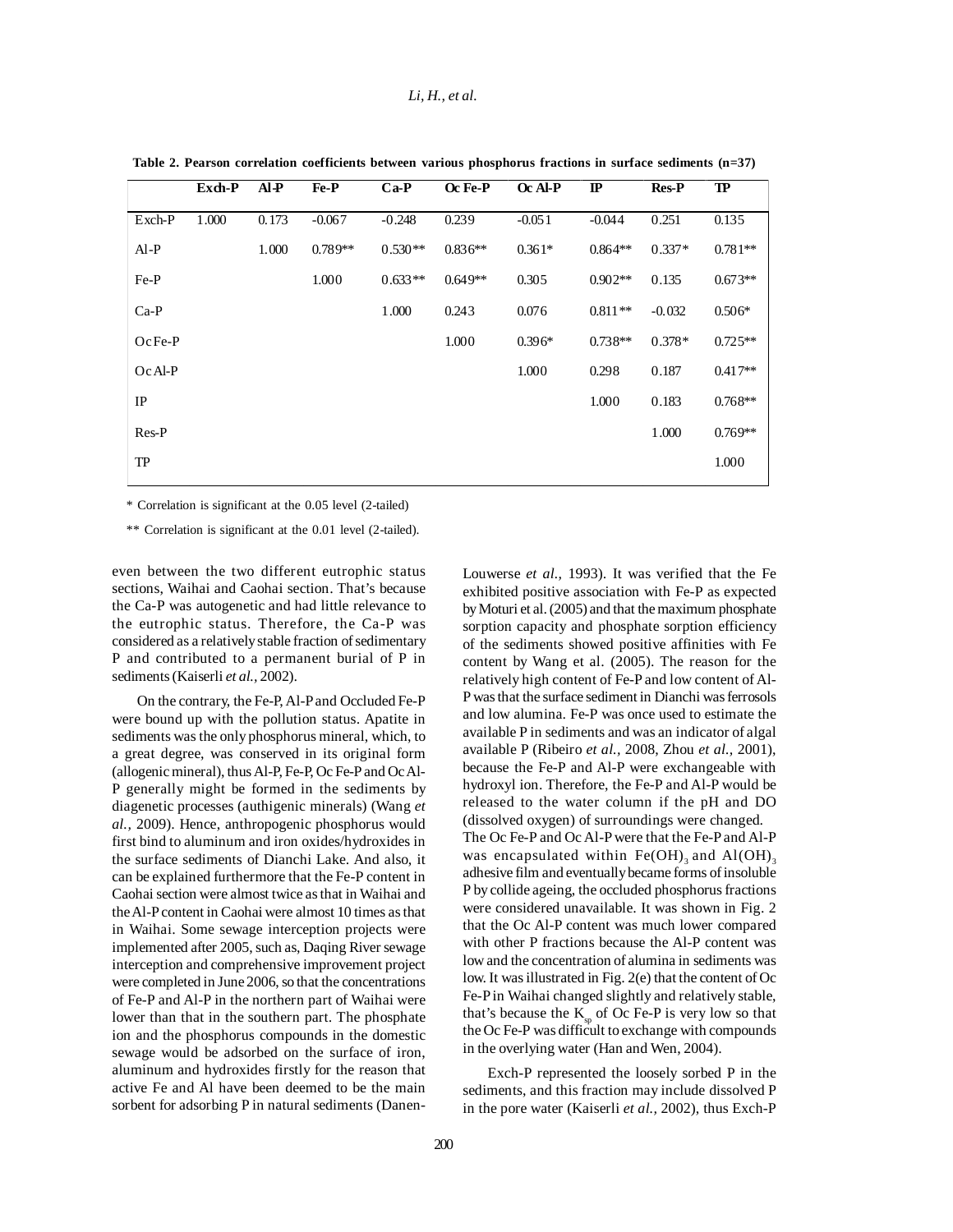was considered to be immediately bio-available. The P was released from  $CaCO<sub>3</sub>$  associated P or leached P from decaying cells of bacterial biomass in deposited phytodetrital aggregates and it was seasonally variable pool (Wang *et al.,* 2006). In Dianchi Lake, the mean content of Exch-P at sampling sites was very low: 4.29 mg/kgin Waihai and 6.8 mg/kgin Caohai respectively. The mean relative contribution to TP was 0.23% in Waihai and 0.19% in Caohai respectively. This was in accordance with the previous reports that Exch-P contribution to IP was lower than 1% (Kaiserli *et al.,* 2002). In addition, the Exch-P showed little variation among sites, it was in accordance with the results in previous study in Hanjiang River, China (Tian and Zhou, 2008).

The Res-P was mainly consisted of organic compounds bound with P. It was mainly derived from dead plants, animals and stable organophosphorus pesticide, such as trichlorfon. A part of organic P was easily transferred to IP by microbiological degradation and the rest was Res-P, thus the Res-P was considered unavailable. It was illustrated in Fig. 3(b) that the Res-P's relative contribution to TP in Caohai was lower than that in Waihai.

The content of TP, IP, Fe-P in the lake region near the entrances of Baoxiang River and Maliao River was obviously lower than the others. That's because some sewage interception projects on the northeastern lake bank and pollution abatements on the two rivers was implemented. And also, the IP and Fe-P was closely related to human activities.

The intercorrelations among various phosphorus fractions were shown in Table 2. The relationship between TP content and Al-P, Fe-P, Ca-P, Oc Fe-P, Oc Al-P, OP and Res-P content was significant. With the observed correlations among the various phosphorus fractions, IP and Fe-P had the most significant relationship, it was indicated that Fe-P was the most important form of IP.

Bio-available P has been defined as the sum of the P which could be transformed into available forms by natural processes and the P immediately available. Previous studies have used sequential chemical extraction methods to estimate the bio-availability of sedimentary P (Boström *et al.,* 1988, Zhou *et al.,* 2005). The BAP had been estimated by the sum of  $NH<sub>4</sub>Cl-P$ , BD-P and NaOH-P and regarded as non-apatite inorganic P(Stone and English, 1993). Among them, NaOH-P was the most algal-available phosphorus pool in most studies. Furthermore, for soil samples and tributary water particulate matter, NaOH-P had often been found to be equal to algal extractable P (Boström *et al.,* 1988). A part of the organic phosphorus or the

Ca-P was assumed available to micro-organisms, nevertheless, the results were shown that the organic phosphorus and Ca-P did not play an significant important role in fuelling local primary production, at least on the short term (Jonge *et al.,* 1993).

The BAP was calculated by the sum of Exch-P, Al-P and Fe-P in present study. The methods for the estimation scheme were proposed by Stone and English. (1993) and Zhou et al. (2005). It was slightly modified in order to be suitable for the phosphorus fractionation in this study. The BAP content in surface sediments of Dianchi Lake ranged from 215.66 to 678.02 mg/kgand the mean concentration was 382.78±89.77 mg/kgfor all samples. The spatial distribution of BAP in Dianchi Lake was shown in Fig. 4. The BAP can contribute substantially to the local primary production when this fraction reaches the water column caused by bioturbation or resuspension during one growing season. The BAP in Caohai section was much higher than that in Waihai, it was confirmed that the BAP was seriously affected by human activity again. The BAP content in the northeastern part of Waihai section was lower than that in other parts. That's because the Fe-P and Al-P were lower due to some sewage interception projects.



**Fig. 4. Spatial distribution of bio-available P (mg/ kg) in surface sediments of Dianchi Lake, China**

Fig. 5(a) (b) showed the relative contributions of BAP and BUAP (bio-unavailable phosphorus) to the total sedimentary phosphorus (TP) and inorganic sedimentary phosphorus (IP). In Dianchi Lake, from 13.0% to 27.3%, on average 19.6%, of TP is bioavailable (Fig. 5(a)). Moreover, the BAP accounted for 26.1% to 43.8%, on average 34.4%, of IP (Fig. 5(b)).

Results of Waihai and Caohai surface sediments for total nitrogen and nitrogen fractions were shown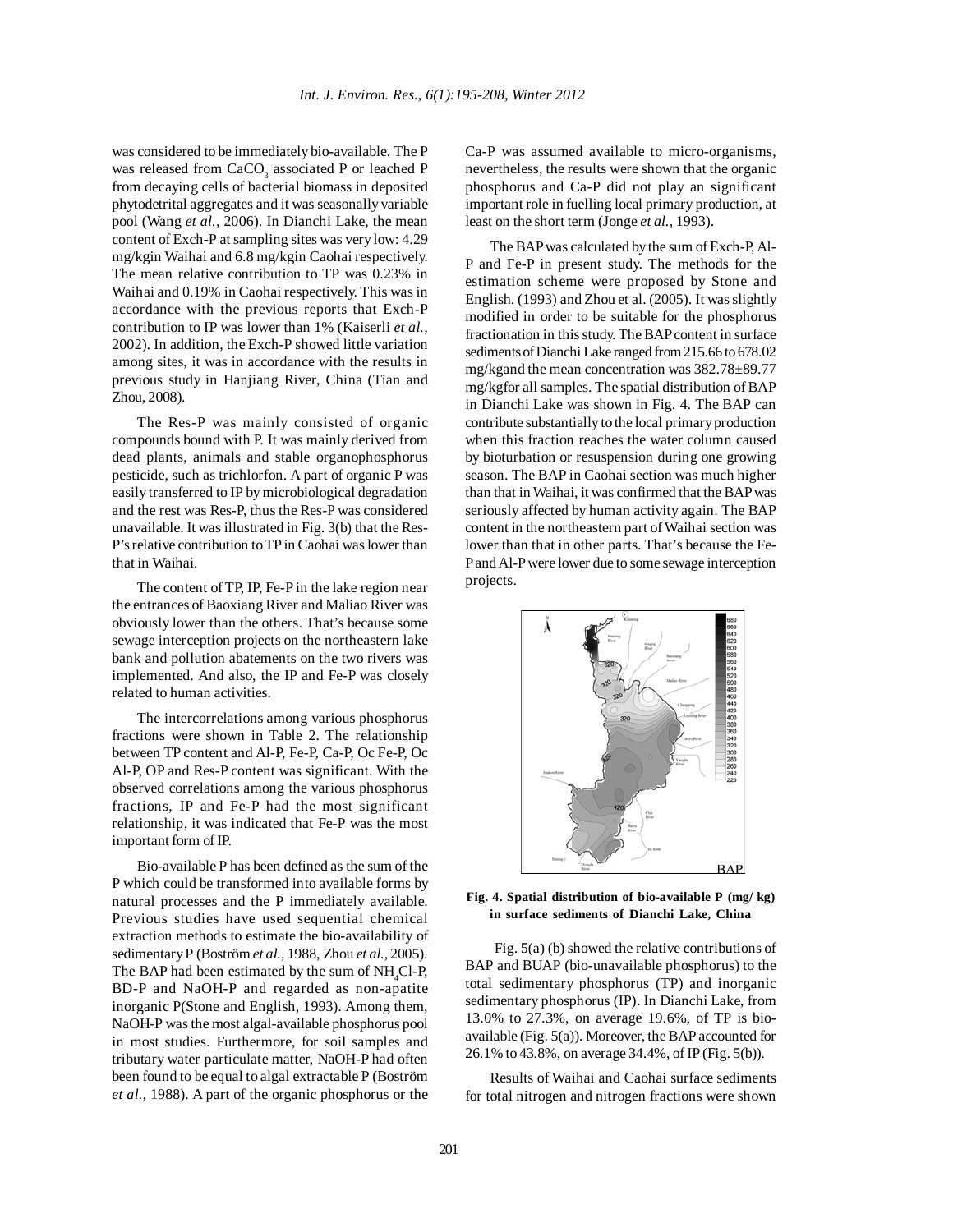

**Fig. 5. Relative contributions of BAP and BUAP to TP content (a) and IP content (b)**

in Table 3. The TN content of surface sediments ranged from 1775.36 to 22384.12 mg/kgand the spatial distribution of TN in surface sediments of Dianchi was shown in the Fig.  $6(g)$ . Similar to the TP, the TN content in Caohai was much higher than that in Waihai, because the Caohai section was close to Kunming City and directly received most of the city's domestic and industrial sewage which had not been totally treated prior to discharging into the lake. Therefore, the large volume of sewage discharged into Caohai section resulted in gross contamination (Lü J. J. *et al.,* 2005). Similarly, it was illustrated in Fig. 6(g) that TN content in Waihai presented little change. However, the TN in the region near the entrance of Baoxiang River and Maliao River was relatively a little lower. That's

because some pollution abatements were carried out on the two rivers, the input nitrogen into water was reduced, so that content of TN in the surface sediment was lower accordingly.

The spatial distributions of different N fractions in surface sediments were shown in the Fig. 6(a) to Fig. 6(f). The IEF-N in surface sediment was very easy to release to the overlying water, thereby it was important for the N cycling (Lü X. X. *et al.,* 2005). In the part close to the town of Haikou, and the entrance of Chai River, the IEF-N content was higher (Fig. 6(a)). It was illustrated that there may be some unknown emission sources along the Chai River bank. In the middle of the lake, the IEF-N content was lower than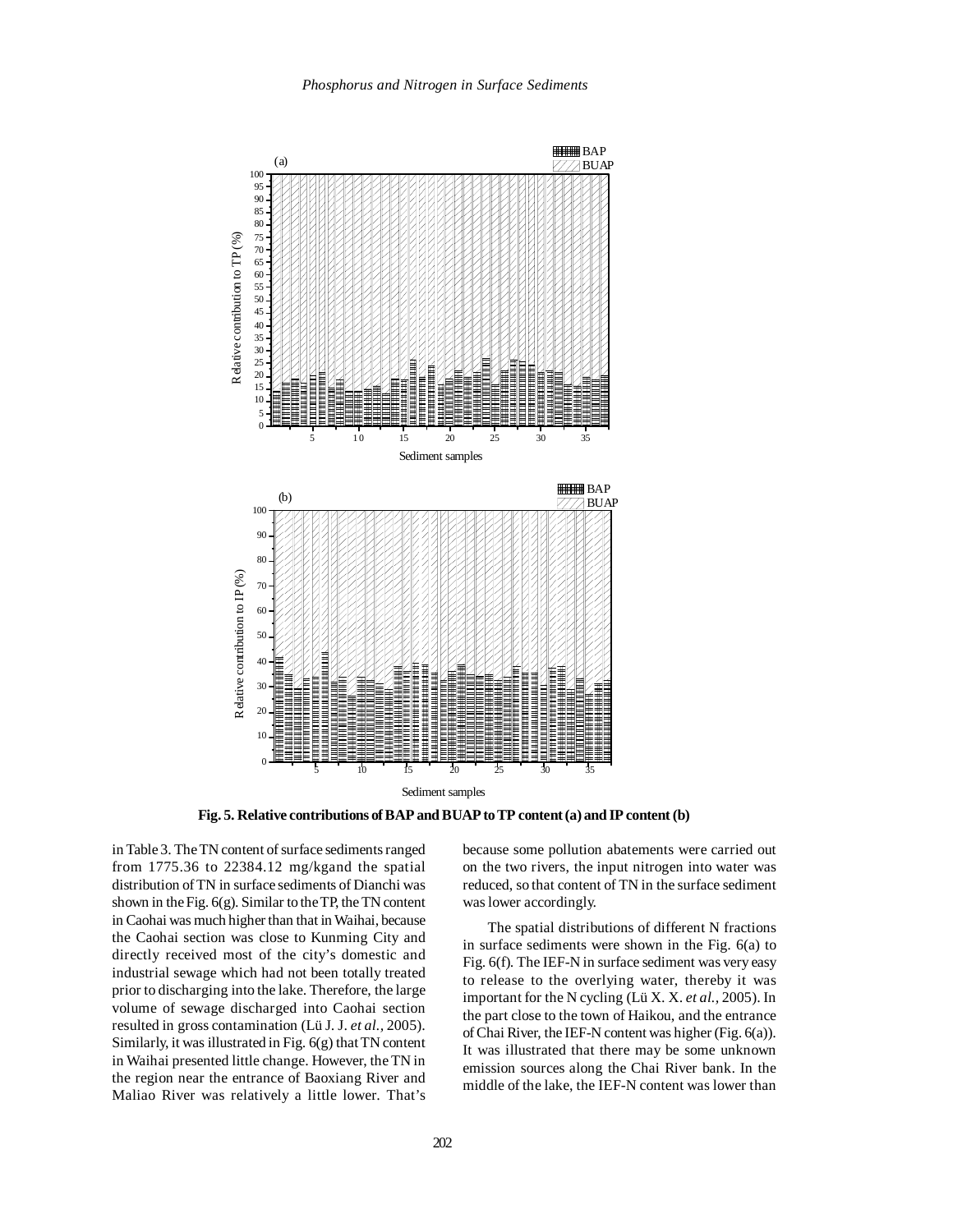| Table 3. Results of surface sediments for total nitrogen and nitrogen fractions $(mgkg^{-1})$ from the two parts, |
|-------------------------------------------------------------------------------------------------------------------|
| Caohai and Waihai sections, of Dianchi Lake                                                                       |

| Lake part | <b>Item</b>                    | <b>IEF-N</b> | <b>WAEF-N</b> | <b>SAEF-N</b> | <b>SOEF-N</b> | Trans-N  | FN      | TN       |
|-----------|--------------------------------|--------------|---------------|---------------|---------------|----------|---------|----------|
| Waihai    | Maximum                        | 1172.24      | 529.53        | 317.08        | 990.75        | 2752.89  | 1314.43 | 3104.76  |
|           | Minimum $147.36$               |              | 284.76        | 44.95         | 260.39        | 881.41   | 29.83   | 1775.36  |
|           | Average                        | 506.83       | 395.02        | 200.71        | 749.44        | 1852.00  | 611.74  | 2463.74  |
|           | S <sub>tand</sub><br>deviation | 235.67       | 59.37         | 63.86         | 162.80        | 378.06   | 353.28  | 389.33   |
| Caohai    | S 36                           | 390.21       | 690.12        | 17408.27      | 3026.22       | 21514.82 | 869.30  | 22384.12 |
|           | S 37                           | 213.91       | 603.87        | 13134.25      | 1383.01       | 15335.05 | 686.40  | 16021.45 |



**Fig. 6. Spatial distribution of total nitrogen and nitrogen fractions (mg/kg) in surface sediments of Dianchi Lake, China**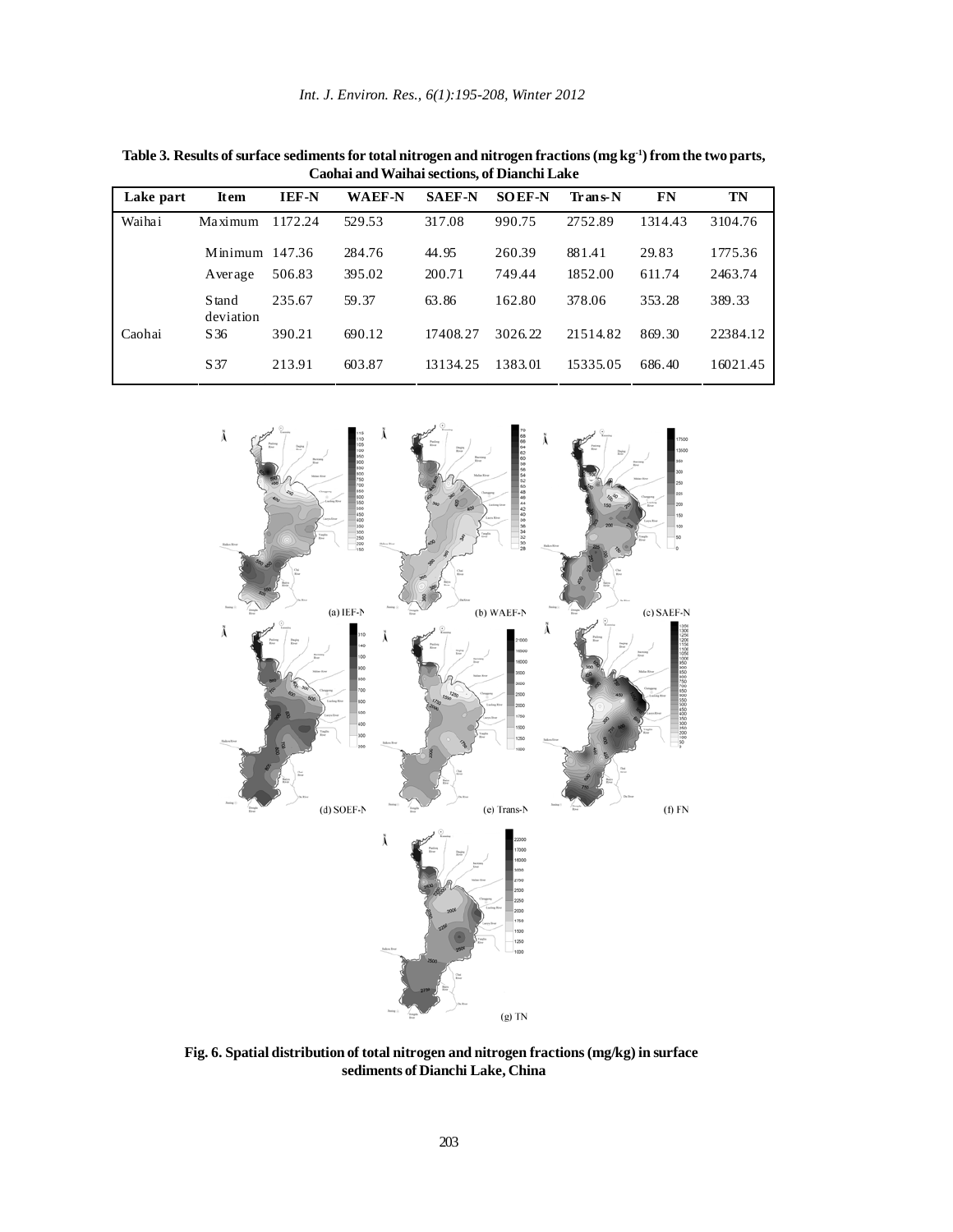that along the bank (Fig. 6(a)). It also confirmed that the farm drainage and surface runoff brought into a relatively large volume of wastewater.

However, the WAEF-N content along the east bank of Waihai were lower, in addition, the WAEF-N content didn't have great changes among the majority of sampling sites (Fig. 6(b)). That's because the WAEF-N was the nitrogen bounded up with carbonate mineral, it might have to do with the  $CaCO<sub>3</sub>$  content in the sediments.

There was a great difference between SAEF-N content in Caohai and in Waihai (Fig. 6(c)). The SAEF-N was the nitrogen bounded up with the Fe and Mn oxides, it was more difficult to release compared with the other two inorganic nitrogen forms, IEF-N and WAEF-N. The most important reason for such high content of SAEF-N in Caohai was that a mass of organic nitrogen from the plant residue in sediment was mineralized by the active microflora, and then the mineralized nitrogen,  $NH_4^+$  and  $NO_3^-$ , were bounded up with the sediments with high content of Fe and Mn oxide. Furthermore, the plant residue could provide carbon and nitrogen nutrition and balance the C/N (carbon nitrogen ratio), which was very important for microbiological activity, thereby the mineralization rate would be increased. In addition, It was stated that the surrounding conditions were important for the content of SAEF-N, the anaerobic conditions would make for keeping SAEF-N stable (He *et al.,* 2009), and DO in the sediments of Caohai exceeds Waihai because Caohai was shallower than Waihai, it may be a reason for the results in present study.

The Trans-N content ranged from 881.41 to 21514.82 mg/ kg, and the IEF-N, WAEF-N, SAEF-N, SOEF-N content ranged from 147.36 to 1172.24 mg/ kg, from 284.76 to 690.12 mg/ kg, from 44.95 to 17408.27 mg/ kg, from 260.39 to 3026.22 mg/ kg, respectively, the FN content ranged from 29.83 to 1314.43 mg/ kg.

Concentrations of different N fractions were presented in Fig. 7(a) and the contributions of each fraction relative to TN in surface sediments were shown in Fig. 7(b). It was shown that transferable nitrogen form was the most important mass fraction of TN content in surface sediments of Dianchi Lake and represented over 75% and 95% in Waihai and Caohai, respectively (see Fig. 7(b)). The rank order of Trans-N fraction was different in the two parts, Waihai and Caohai. The order was SAEF-N>SOEF-N>WAEF-N>IEF-N in Caohai section and SOEF>IEF-N>WAEF-N>SAEF-N in Waihai section. Consequently**,** SOEF-N was the main fraction in surface sediments of Dianchi Lake, the results were consistent with previous reports on surface sediments of southwestern Nansha Trough (Zheng *et al.,* 2008) and Jiaozhou Bay (Dai *et al.,* 2007).

The SOEF-N was mainly constituted by organic nitrogen and its content was predominantly associated with the organic matter. It was the most difficult part to release in the transferrable nitrogen fractions. However, it could be transferred to be bio-available pool by nitrogen mineralization, so it can be considered as a potential source of nitrogen. SOEF-N presented little variation among most of sites, besides from northeastern lake region (Fig. 6(d)). This might be related to the mass of dead plants and animals in surface sediments at this region. The fixed nitrogen content didn't seem to fluctuate much in the whole Dianchi Lake, this may be because the fixed nitrogen was provided with a very stable chemical structure. This fraction was barely contributed to the lake eutrophication.

The intercorrelations among various nitrogen pools were shown in the Table 4. Trans-N and TN had the most significant relationship. The relationships between TN content and WAEF-N, SAEF-N and SOEF-N were also significant.

| Item          | <b>IEF-N</b> | <b>WAEF-N</b> | <b>SAEF N</b> | <b>SOEF-N</b> | <b>Trans-N</b> | FN        | TN        |
|---------------|--------------|---------------|---------------|---------------|----------------|-----------|-----------|
| <b>IEF-N</b>  | 1.000        | 0.030         | $-0.182$      | 0.027         | $-0.100$       | $-0.352*$ | $-0.130$  |
| <b>WAEF-N</b> |              | 1.000         | $0.713**$     | $0.644**$     | $0.733**$      | 0.070     | $0.731**$ |
| <b>SAEF-N</b> |              |               | 1.000         | $0.862**$     | $0.995**$      | 0.113     | $0.994**$ |
| <b>SOEF-N</b> |              |               |               | 1.000         | $0.897**$      | $-0.030$  | $0.885**$ |
| Trans-N       |              |               |               |               | 1.000          | 0.078     | $0.996**$ |
| FN            |              |               |               |               |                | 1.000     | 0.166     |
| TN            |              |               |               |               |                |           | 1.000     |

**Table 4. Pearson correlation coefficients between various nitrogen fractions in surface sediments (n=37)**

\* Correlation is significant at the 0.05 level (2-tailed)

\*\* Correlation is significant at the 0.01 level (2-tailed)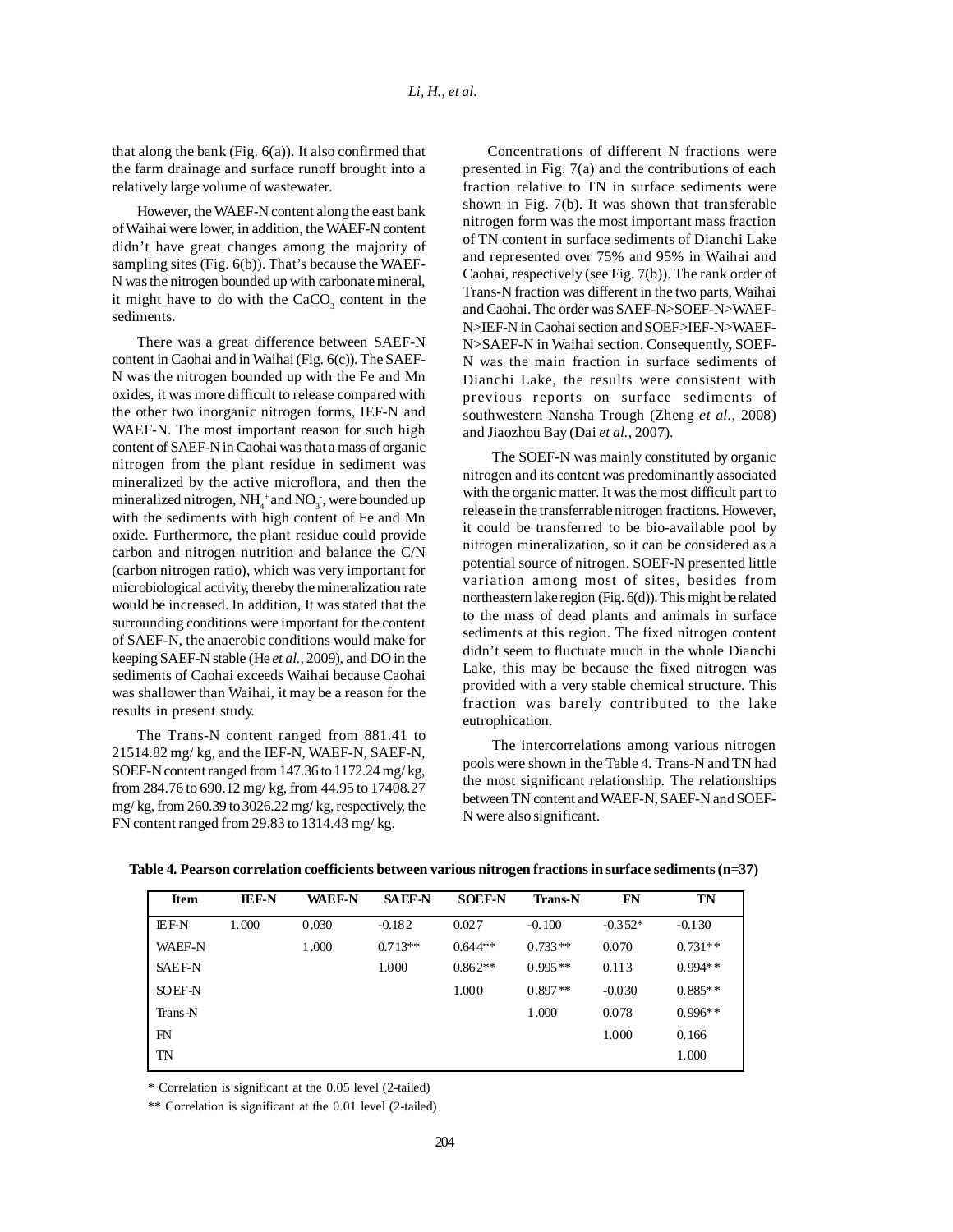

**Fig . 7. Average content of different N fractions (a) and relative contributions to TN (b) in surface sediments of Dianchi Lake, China**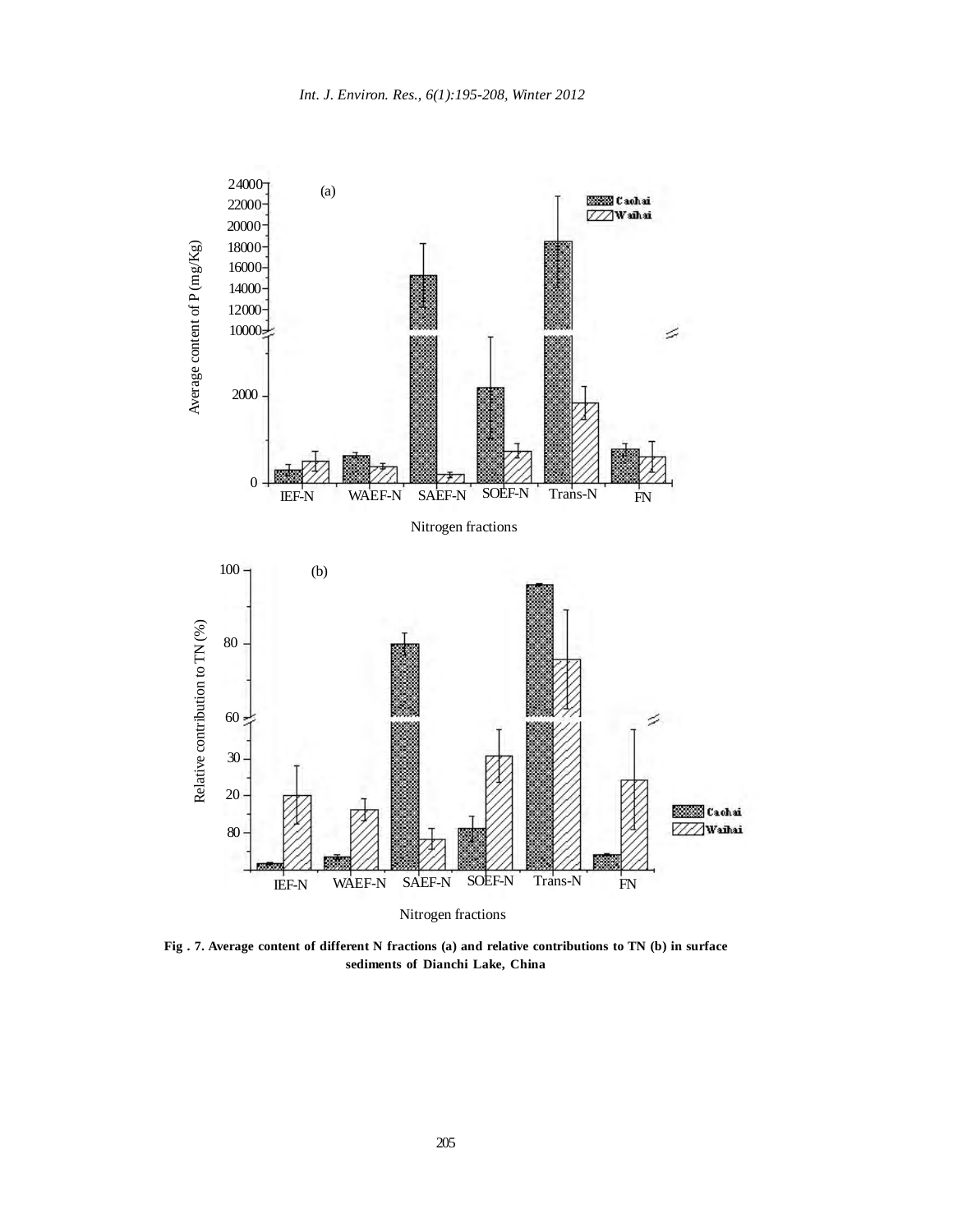# **CONCLUSION**

In this study, fractions, spatial distribution and variations of phosphorus and nitrogen in surface sediments of Dianchi Lake were investigated. From the data presented in this study, the following conclusions can be drawn:

(1) The percentages of BAP to TP and IP indicated that most of the internal P loading was not bioavailable, and less than 20% of TP in surface sediments of Dianchi Lake were active for algae bloom. However, the percentage of Trans-N and potential mineralizable nitrogen to TN were so high that would be an internal nitrogen source. Consequently, the surface sediment in Dianchi Lake proved to be more as the nitrogen source of water rather than phosphorus source. This conclusion was significant for the decision on the water diversion project from the Niulanjiang River to Dianchi Lake, with a total static investment of nearly 11.6 hundred million US dollars. Re-suspension caused by this project was a potential threat of green algae outbreak because of the phosphorus and nitrogen release from the sediment. The results showed present study might be positive for the implementation of this project, because the relative low P release capacity would basically not bring a shape rise of P in the water column.

(2) Meanwhile, the low relative contribution of BAP to TP also showed that the dredging in the Waihai section might be not at all perfect and the environmental benefit brought by dredging would be undermined. Perhaps the water restoration by aquatic plants would be a better method in some eutrophic lakes like Dianchi Lake, which BAP was low in the surface sediment.

(3) The content of some P pools related closely to human activities was obviously lower, yet the content of some P pools which was less with human activities did not exhibit a significant change between the region before and after treatments. Similar regularity was also found in nitrogen distribution. It was demonstrated that some sewage interception projects and pollution abatements on rivers into lake implemented at the northeastern Dianchi Lake were effective.

(4) The distribution of the pollutants in the present study would become an important basis for the water pollution control projects' decision-making at the Dianchi Lake watershed. And also, this study would support the simulation of the sediment-water interface behavior of N and P in Dianchi Lake, the prediction on the lake's eutrophic status in the future and the policy making of environment management for the government.

## **ACKNOWLEDGEMENT**

This work was supported by the National High Technology Research and Development Program of China (863 Program 2010AA06Z301). In this study, the authors acknowledge the opportunity to obtain surface sediments provided by Mr. Lei Zhao, Mr. Xiang Zhu, Prof. Xiaohai Liu and Prof. Bin He from Yunnan Institute of Environmental Science.

#### **REFERENCES**

An, W. C. and Li, X. M. (2009). Phosphate adsorption characteristics at the sediment-water interface and phosphorus fractions in Nansi Lake, China, and its main inflow rivers. Environmental Monitoring and Assessment, **148 (1-4)**, 173-184.

Boström, B., Persson, G. and Broberg, B. (1988). Bioavailability of different phosphorus forms in freshwater systems. Hydrobiologia, **170 (1)**, 133-155.

Chen, Y. C., Tang, L., Chen, L. and Li, J. (2005). Spatially and Temporally Dynamic Variation of Phosphorus in Water of Dianchi Lake. Journal of Agro-Environment Science, **24 (6)**, 1145-1151.

Chen, Y. C., Zhang, D. G. and Tang, L. (2010). The Spatial and Temporal Variation of Nitrogen and Its Relationships with Algal Growth in Lake Dianchi China. Journal of Agro-Environment Science, **29 (1)**, 139-144.

Dai, J. C., Song, J. M., Li, X. G., Zheng, G. X., Yuan, H. M. and Li, N. (2007). Geochemical characteristics of nitrogen and their environmental significance in Jiaozhou Bay sediment. Quaternary Sciences, **27 (3)**, 347-356.

Danen-Louwerse, H., Lijklema, L. and Coenraats, M. (1993). Iron content of sediment and phosphate adsorption properties. Hydrobiologia, **253 (1)**, 311-317.

Dorich, R. A., Nelson, D. W. and Sommers, L. E. (1984). Availability of phosphorus to algae from eroded soil fractions. Agriculture, Ecosystems and Environment, **11 (3)**, 253-264.

Elser, J. J., Andersen, T., Baron, J. S., Bergstrom, A.-K., Jansson, M., Kyle, M., Nydick, K. R., Steger, L. and Hessen, D. O. (2009). Shifts in Lake N:P Stoichiometry and Nutrient Limitation Driven by Atmospheric Nitrogen Deposition. Science, **326 (5954)**, 835-837.

Gao, L., Zhou, J. M., Yang, H. and Chen, J. (2005). Phosphorus fractions in sediment profiles and their potential contributions to eutrophication in Dianchi Lake. Environmental Geology, **48 (7)**, 835-844.

Gonsiorczyk, T., Casper, P. and Koschel, R. (1998). Phosphorus-binding forms in the sediment of an oligotrophic and an eutrophic hardwater lake of the Baltic Lake District (Germany). Water Science and Technology, **37 (3)**, 51-58.

Han, S. S. and Wen, D. M. (2004). Phosphorus release and affecting factors in the sediments of eutrophic water. Chinese Journal of Ecology, **23 (2)**, 98-101.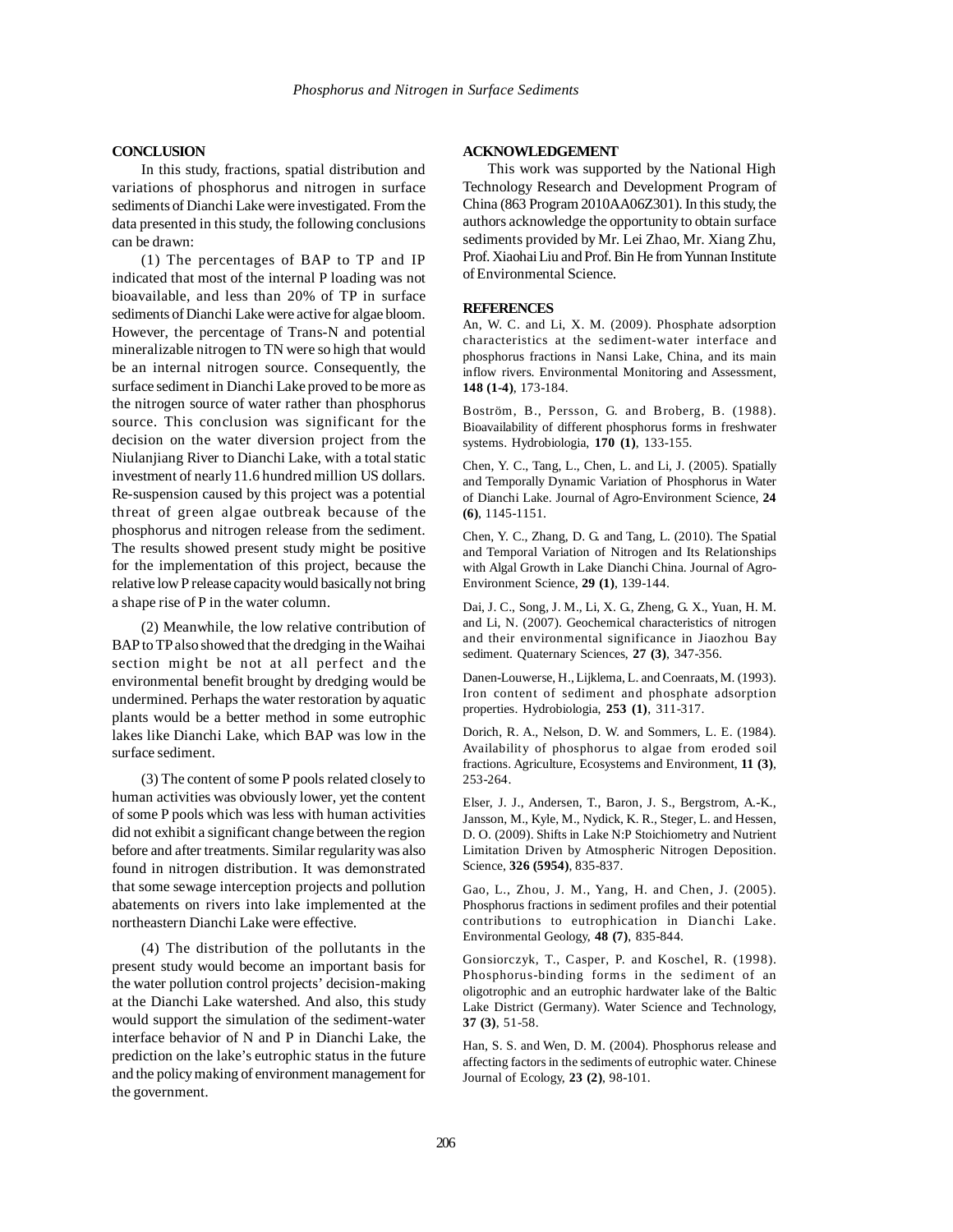He, T., Xie, J., Yu, H. S., Fang, H. D. and Gao, Q. Z. (2009). Distribution characteristics of different forms of nitrogen in surface sediments of Daya Bay. Journal of Tropical Oceanography, **28 (2)**, 86-91.

Hu, J., Liu, Y. D. and Liu, J. T. (2006). The comparison of phosphorus pools from the sediment in two bays of Lake Dianchi for cyanobacterial bloom assessment. Environmental Monitoring and Assessment, **121 (1-3)**, 1-14.

Hu, J., Shen, Q., Liu, Y. D. and Liu, J. T. (2007). Mobility of different phosphorus pools in the sediment of Lake Dianchi during cyanobacterial blooms. Environmental Monitoring and Assessment, **132 (1-3)**,141-153.

ISSCAS, (1978). Soil physics chemical analysis. (Shanghai: Basic Books) Jin, X. C. and Tu, Q. Y. (1990). Investigation method for the lake eutrophication. (Beijing: China Environmental Science Press).

Jin, X. C., Wang, S. R., Pang, Y. and Wu, F. C. (2006). Phosphorus fractions and the effect of pH on the phosphorus release of the sediments from different trophic areas in Taihu Lake, China. Environmental Pollution, **139 (2)**, 288-295.

Jonge, V. N., Engelkes, M. M. and Bakker, J. F. (1993). Bioavailability of phosphorus in sediments of the western Dutch Wadden Sea. Hydrobiologia, **253 (1)**, 151-163.

Kaiserli, A., Voutsa, D. and Samara, C. (2002). Phosphorus fractionation in lake sediments - Lakes Volvi and Koronia, N. Greece. Chemosphere, **46 (8)**, 1147-1155.

Lü, J. J., Yang, H., Gao, L. and Yu, T. Y. (2005). Spatial variation of P and N in water and sediments of Dianchi Lake, China. Pedosphere, **15 (1)**, 78-83.

Lü, X. X., Song, J. M., Yuan, H. M., Li, X. G., Zhang, T. R., Li, N. and Gao, X. L. (2005). Geochemical characteristics of nitrogen in different grain size sediment from the southern Huanghai Sea. Acta Oceanologica Sinica, **27 (1)**,64-69.

Li, D. P. and Huang, Y. (2010). Sedimentary phosphorus fractions and bioavailability as influenced by repeated sediment resuspension. Ecological Engineering, **36 (7)**, 958-962.

Li, R. Y., Yang, H., Zhou, Z. G., LÜ, J. J., Shao, X. H. and Jin, F. (2007). Fractionation of Heavy Metals in Sediments from Dianchi Lake, China. Pedosphere, **17 (2)**, 265-272.

Liu, J. Y., Wang, H., Yang, H. J., Ma, Y. J. and Cai, O. C. (2009). Detection of phosphorus species in sediments of artificial landscape lakes in China by fractionation and phosphorus-31 nuclear magnetic resonance spectroscopy. Environmental Pollution, **157 (1)**, 49-56.

Liu, Y. M., Chen, W., Li, D. H., Shen, Y. W., Li, G. B. and Liu, Y. D. (2006). First report of aphantoxins in China waterblooms of toxigenic Aphanizomenon flos-aquae in Lake Dianchi. Ecotoxicology and Environmental Safety, **65 (1)**, 84-92.

Matzel, L. D., Rogers, R. F. and Talk, A. C. (1996). Bidirectional regulation of neuronal potassium currents by the G-protein activator aluminum fluoride as a function of intracellular calcium concentration. Neuroscience, **74 (4)**, 1175-1185.

Moturi, M. C. Z., Rawat, M. and Subramanian, V. (2005). Distribution and partitioning of phosphorus in solid waste and sediments from drainage canals in the industrial belt of Delhi, India. Chemosphere, **60 (2)**, 237-244.

Ribeiro, D. C., Martins, G., Nogueira, R., Cruz, J. V. and Brito, A. G. (2008). Phosphorus fractionation in volcanic lake sediments (Azores - Portugal). Chemosphere, **70 (7)**, 1256-1263.

Ruban, V., Brigault, S., Demare, D. and Philippe, A. M. (1999). An investigation of the origin and mobility of phosphorus in freshwater sediments from Bort-Les-Orgues Reservoir, France. Journal of Environmental Monitoring, **1 (4)**, 403-407.

Ruban, V., Lopez-Sanchez, J. F., Pardo, P., Rauret, G., Muntau, H. and Quevauviller, P. (2001). Harmonized protocol and certified reference material for the determination of extractable contents of phosphorus in freshwater sediments - A synthesis of recent works. Fresenius Journal of Analytical Chemistry, **370 (2-3)**, 224-228.

Ruttenberg, K. C. (1992). Development of a sequential extraction method for different forms of phosphorus in marine-sediments. Limnology and Oceanography, **37 (7)**, 1460-1482.

Rydin, E. (2000). Potentially mobile phosphorus in Lake Erken sediment. Water Research, **34 (7)**, 2037-2042.

Song, J. M., Ma, H. B. and Lü, X. X. (2002). Nitrogen forms and decomposition of organic carbon in the southern Bohai Sea core sediments. Acta Oceanologica Sinica, **21 (1)**, 125-133.

Stone, M. and English, M. C. (1993). Geochemical composition, phosphorus speciation and mass transport of fine-grained sediment in two Lake Erie tributaries. Hydrobiologia, **253 (1)**, 17-29.

Sun, S. J., Huang, S. L., Sun, X. M. and Wen, W. (2009). Phosphorus fractions and its release in the sediments of Haihe River, China. Journal of Environmental Sciences, **21 (3)**,291-295.

Tian, J. R. and Zhou, P. J. (2007). Phosphorus fractions of floodplain sediments and phosphorus exchange on the sediment-water interface in the lower reaches of the Han River in China. Ecological Engineering, **30 (3)**,264-270.

Tian, J. R. and Zhou, P. J. (2008). Phosphorus fractions and adsorption characteristics of floodplain sediments in the lower reaches of the Hanjiang River, China. Environmental Monitoring and Assessment, **137 (1-3)**, 233-241.

Wang, P., He, M. C., Lin, C. Y., Men, B., Liu, R. M., Quan, X. C., and Yang, Z. F. (2009). Phosphorus distribution in the estuarine sediments of the Daliao river, China. Estuarine, Coastal and Shelf Science, **84 (2)**, 246-252.

Wang, S. R., Jin, X. C., Pang, Y., Zhao, H. C., Zhou, X. N. and Wu, F. C. (2005). Phosphorus fractions and phosphate sorption characteristics in relation to the sediment compositions of shallow lakes in the middle and lower reaches of Yangtze River region, China. Journal of Colloid and Interface Science, **289 (2)**, 339-346.